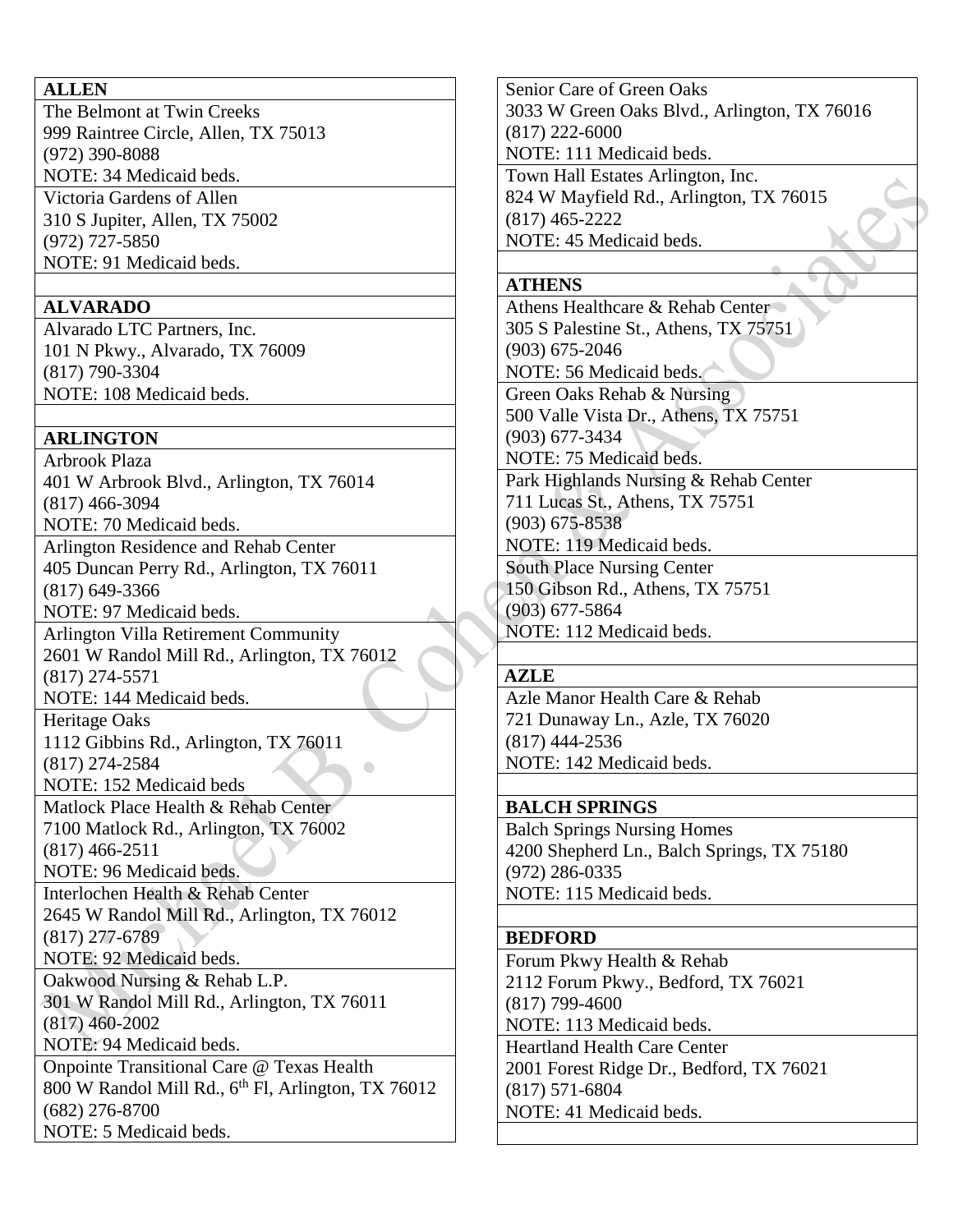La Dora Nursing & Rehab Center 1960 Bedford Rd., Bedford, TX 76021 (817) 283-4771 NOTE: 62 Medicaid beds. Parkwood Healthcare Community 2600 Parkview Ln., Bedford, TX 76022 (817) 354-6556 NOTE: 11 Medicaid beds.

### **BENBROOK**

Benbrook Nursing & Rehab Center 1000 McKinley St., Benbrook, TX 76126 (817) 249-0020 NOTE: 115 Medicaid beds.

### **BRIDGEPORT**

Senior Care Health & Rehab Center-Bridgeport 2108 15<sup>th</sup> St., Bridgeport, TX 76426 (940) 683-5023 NOTE: 112 Medicaid beds.

### **BURLESON**

Huguley Nursing & Rehab Center 301 Huguley Blvd., Burleson, TX 76028 (817) 551-5900 NOTE: 160 Medicaid beds. Trinity Nursing & Rehab of Burleson 600 Maple St., Burleson, TX 76028 (817) 295-8118

NOTE: 112 Medicaid beds.

## **CANTON**

Canton Healthcare Center 1661 S Buffalo, Canton, TX 75103 (903) 567-4135 NOTE: 45 Medicaid beds.

Canton Oaks 1902 S Trade Days Blvd., Canton, TX 75103 (903) 567-0445 NOTE: 73 Medicaid beds.

 $\bullet$ 

## **CARROLLTON**

Brookhaven Nursing Center 1855 Cheyenne, Carrollton, TX 75010 (972) 394-7141 NOTE: 146 Medicaid beds.

Carrollton Health & Rehab Center 1618 Kirby Rd., Carrollton, TX 75006 (972) 245-1573

NOTE: 86 Medicaid beds.

Heritage Gardens Healthcare Center

2135 N Denton Dr., Carrollton, TX 75006

(972) 242-0667

NOTE: 115 Medicaid beds. Remarkable Healthcare of Prestonwood 4501 Plano Pkwy., Carrollton, TX 75010 (469) 701-5300 NOTE: 60 Medicaid beds.

The Madison On Marsh 2245 Marsh Ln., Carrollton, TX 75006 (972) 416-1764

NOTE: 83 Medicaid beds.

## **CEDAR HILL**

Cedar Hill Healthcare Center 230 S Clark Rd., Cedar Hill, TX 75104 (972) 291-7877 NOTE: 92 Medicaid beds.

Crestview Court 224 W Pleasant Run Rd., Cedar Hill, TX 75104 (972) 291-5977 NOTE: 83 Medicaid beds.

### **CELINA**

Settlers Ridge Care Center 1280 Settlers Ridge Rd., Celina, TX 75009 (972) 382-8600 NOTE: 97 Medicaid beds.

### **CHANDLER**

Chandler Nursing Center 300 Cherry St., Chandler, TX 75758 (903) 849-2485 NOTE: 85 Medicaid beds.

## **CLEBURNE**

Colonial Manor Nursing Center 2035 N Grandbury St., Cleburne, TX 76033 (817) 645-9134 NOTE: 131 Medicaid beds. Heritage Trails Nursing & Rehab Center 301 Lincoln Park Dr., Cleburne, TX 76031 (817) 558-8999 NOTE: 120 Medicaid beds.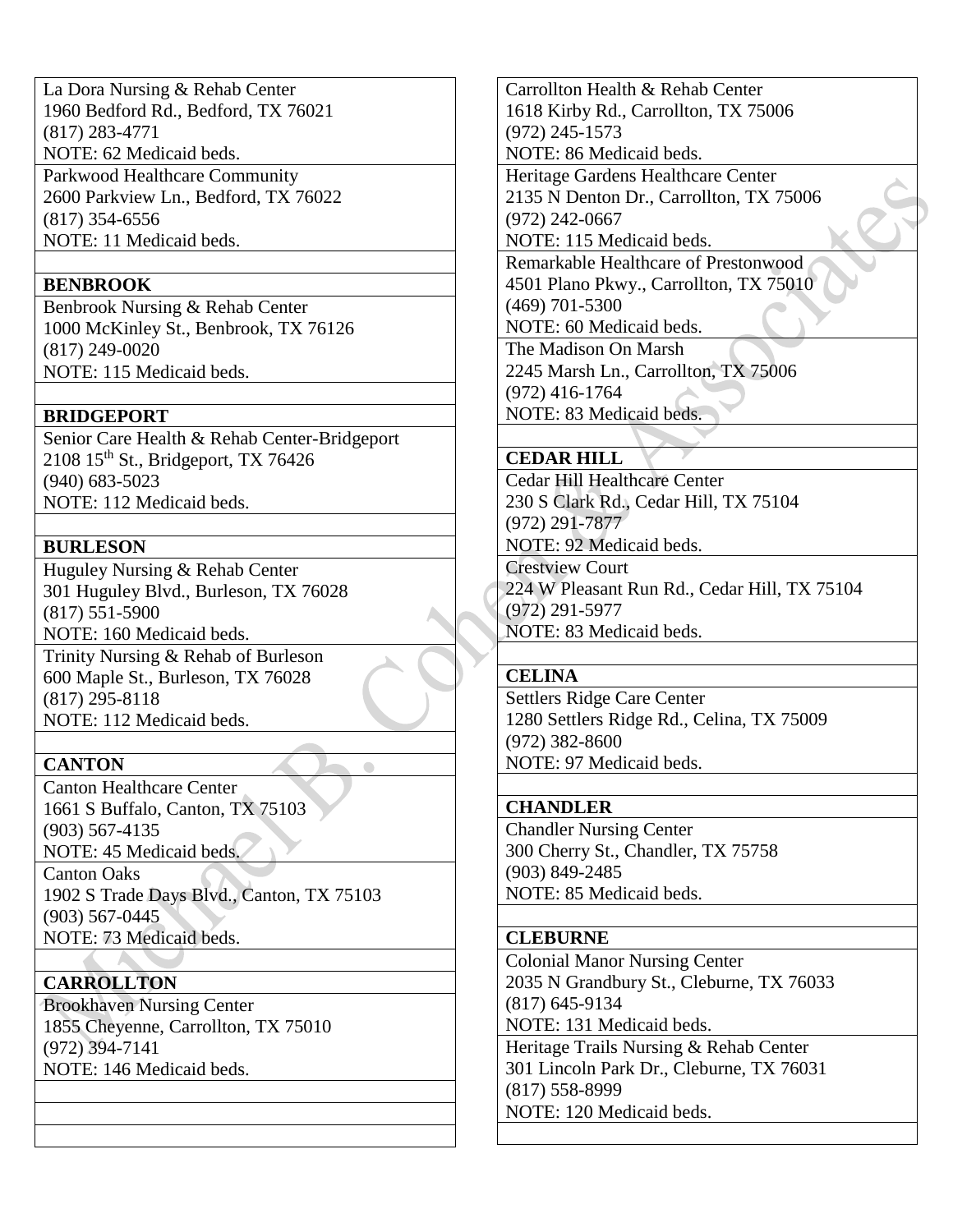Ridgeview Rehab & Skilled Nursing 206 Walls Dr., Cleburne, TX 76033 (817) 645-0668 NOTE: 89 Medicaid beds.

### **COMMERCE**

Oak Manor Nursing & Rehab, L.P. 2901 Sterling Hart Dr., Commerce, TX 75428 (903) 886-2510 NOTE: 72 Medicaid beds.

### **COPPELL**

Sandy Lake Rehab & Health Care Center 1410 E Sandy Lake Rd., Coppell, TX 75109 (972) 304-4444 NOTE: 107 Medicaid beds.

### **CORINTH**

Corinth Rehab Suites on the Pkwy 3511 Corinth Pkwy., Corinth, TX 76208 (940) 270-3400 NOTE: 92 Medicaid beds.

### **CORSICANA**

Country Meadows Nursing & Rehab Ctr 3301 Park Row Blvd., Corsicana, TX 75110 (903) 872-2455 NOTE: 82 Medicaid beds. Heritage Oaks Retirement Village 3002 W Second Ave., Corsicana, TX 75110 (903) 872-5130 NOTE: 107 Medicaid beds.  $\sim$ Heritage Oaks West Retirement Village 3300 W 2nd Ave., Corsicana, TX 75110 (903) 874-5333 NOTE: 146 Medicaid beds. Trisun Care Center

3210 W Hwy. 22, Corsicana, TX 75110 (903) 872-4880

NOTE: 101 Medicaid beds.

Twilight Home 3001 W Fourth Ave., Corsicana, TX 75110 (903) 872-2521

NOTE: 96 Medicaid beds.

## **CROWLEY**

Senior Care of Crowley 920 E FM 1187, Crowley, TX 76036 (817) 297-5600 NOTE: 97 Medicaid beds.

### **DALLAS**

Autumn Leaves 1010 Emerald Isle Dr., Dallas, TX 75218 (214) 328-4161 NOTE: 8 Medicaid beds. Brentwood Place One 3505 S Buckner Blvd., Bldg. 5, Dallas, TX 75227 (214) 381-1815 NOTE: 120 Medicaid beds. Brentwood Place Two 3505 S Buckner Blvd., Bldg. 3, Dallas, TX 75227 (214) 388-0519 NOTE: 120 Medicaid beds. Brentwood Place Three 3505 S Buckner Blvd., Bldg. 4, Dallas, TX 75227 (214) 381-1815 NOTE: 120 Medicaid beds. Brentwood Place Four 3505 S Buckner Blvd., Bldg. 5, Dallas, TX 75227 (214) 381-1815 NOTE: 46 Medicaid beds. C C Young Memorial Home 4829 W Lawther Dr., Dallas, TX 75214 (214) 827-8080 NOTE: 8 Medicaid beds. Continuing Care at Highland Springs 7910 Frankford Rd., Dallas, TX 75252 (972) 656-3500 NOTE: 4 Medicaid beds. Diversicare of Lake Highlands 9009 White Rock Trl., Dallas, TX 75238 (214) 348-8100 NOTE: 194 Medicaid beds. Golden Acres 2525 Centerville Rd., Dallas, TX 75228 (214) 327-4503 NOTE: 229 Medicaid beds. Grace Presbyterian Village 550 E Ann Arbor Ave., Dallas, TX 75216 (214) 376-1701 NOTE: 67 Medicaid beds.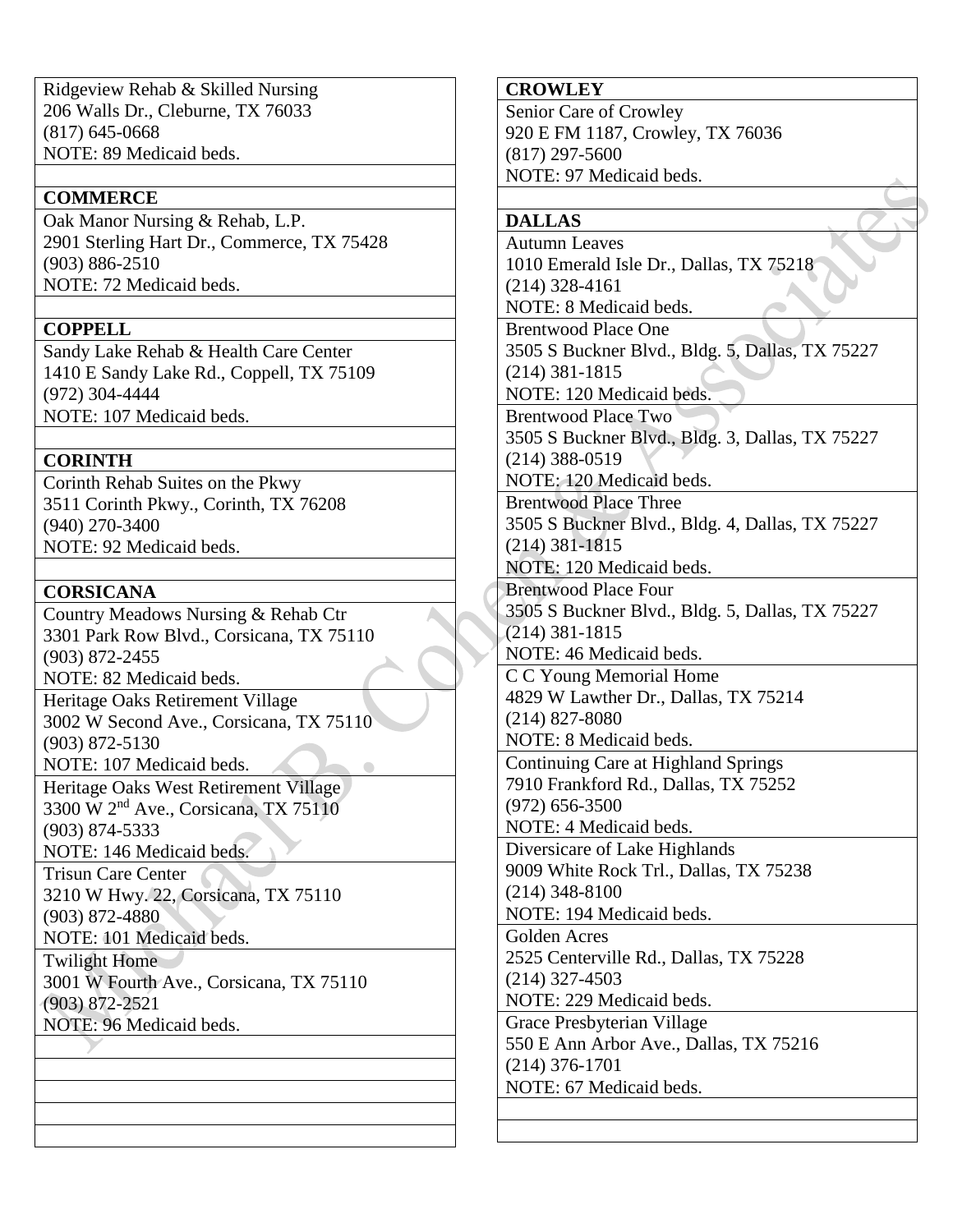Juliette Fowler Communities 1260 Abrams Rd., Dallas, TX 75214 (214) 827-0813 NOTE: 13 Medicaid beds. Lakewest Rehab and Skilled Care 2450 Bickers St., Dallas, TX 75212 (214) 879-0888 NOTE: 99 Medicaid beds. Monarch Pavilion Rehab Suites 6825 Harry Hines Blvd., Dallas, TX 75235 (214) 845-6200 NOTE: 87 Medicaid beds. Remarkable Healthcare of Dallas 3350 Bonnie View Rd., Dallas, TX 75216 (214) 300-8023 NOTE: 130 Medicaid beds. Senior Care Health & Rehab Center–Dallas 2815 Martin Luther King Jr Blvd., Dallas, TX 75215 (214) 421-2159 NOTE: 112 Medicaid beds. Signature Pointe 14655 Preston Rd., Dallas, TX 75254 (972) 726-7575 NOTE: 20 Medicaid beds. Skyline Nursing Center 3326 Burgoyne, Dallas, TX 75233 (214) 330-9291 NOTE: 193 Medicaid beds. South Dallas Nursing Home 3808 S Central Expwy, Dallas, TX 75215 (214) 428-2851 NOTE: 91 Medicaid beds. The Highlands of Dallas 9009 Forest Ln., Dallas, TX 75243 (972) 783-1771 NOTE: 116 Medicaid beds. The Hillcrest of North Dallas 18648 Hillcrest Rd., Dallas, TX 75252 (972) 517-7771 NOTE: 120 Medicaid beds. The Lennwood Nursing & Rehab 8017 W Virginia Dr., Dallas, TX 75237 (972) 709-1112 NOTE: 120 Medicaid beds. The Meadows Health & Rehab Center 8383 Meadow Rd., Dallas, TX 75231 (214) 239-6000 NOTE: 110 Medicaid beds.

The Rehab & Wellness Center of Dallas 4200 Live Oak, Dallas, TX 75204 (214) 821-0050 NOTE: 108 Medicaid beds. The Renaissance at Kessler Park 2428 Bahama Dr., Dallas, TX 75211 (214) 948-3811 NOTE: 135 Medicaid beds. The Villa at Mountain View 2918 Duncanville Rd., Dallas, TX 75211 (214) 467-7090 NOTE: 120 Medicaid beds. Traymore Nursing Center 4315 Hopkins Ave., Dallas, Tx 75209 (214) 358-3131 NOTE: 80 Medicaid beds. Treemont Healthcare & Rehab Center 5550 Harvest Hill Rd., Dallas, TX 75230 (972) 661-1862 NOTE: 96 Medicaid beds. Villages of Lake Highlands 8615 Lullwater Dr., Dallas, TX 75238 (214) 221-0444 NOTE: 17 Medicaid beds. Walnut Place 5515 Glen Lakes Dr., Dallas, TX 75231 (214) 361-8923 NOTE: 31 Medicaid beds. **DECATUR** Heritage Place of Decatur 605 W Mulberry, Decatur, TX 76234 (940) 627-5444 NOTE: 48 Medicaid beds. Decatur Medical Lodge 701 W Bennett Rd., Decatur, TX 76234 (940) 626-2800 NOTE: 90 Medicaid beds. The Hills Nursing & Rehab 201 E Thompson St., Decatur, TX 76234 (940) 627-2165 NOTE: 93 Medicaid beds. **DESOTO** Park Manor Health Care & Rehab

207 E Parkerville Rd., De Soto, TX 75115 (972) 230-1000 NOTE: 129 Medicaid beds.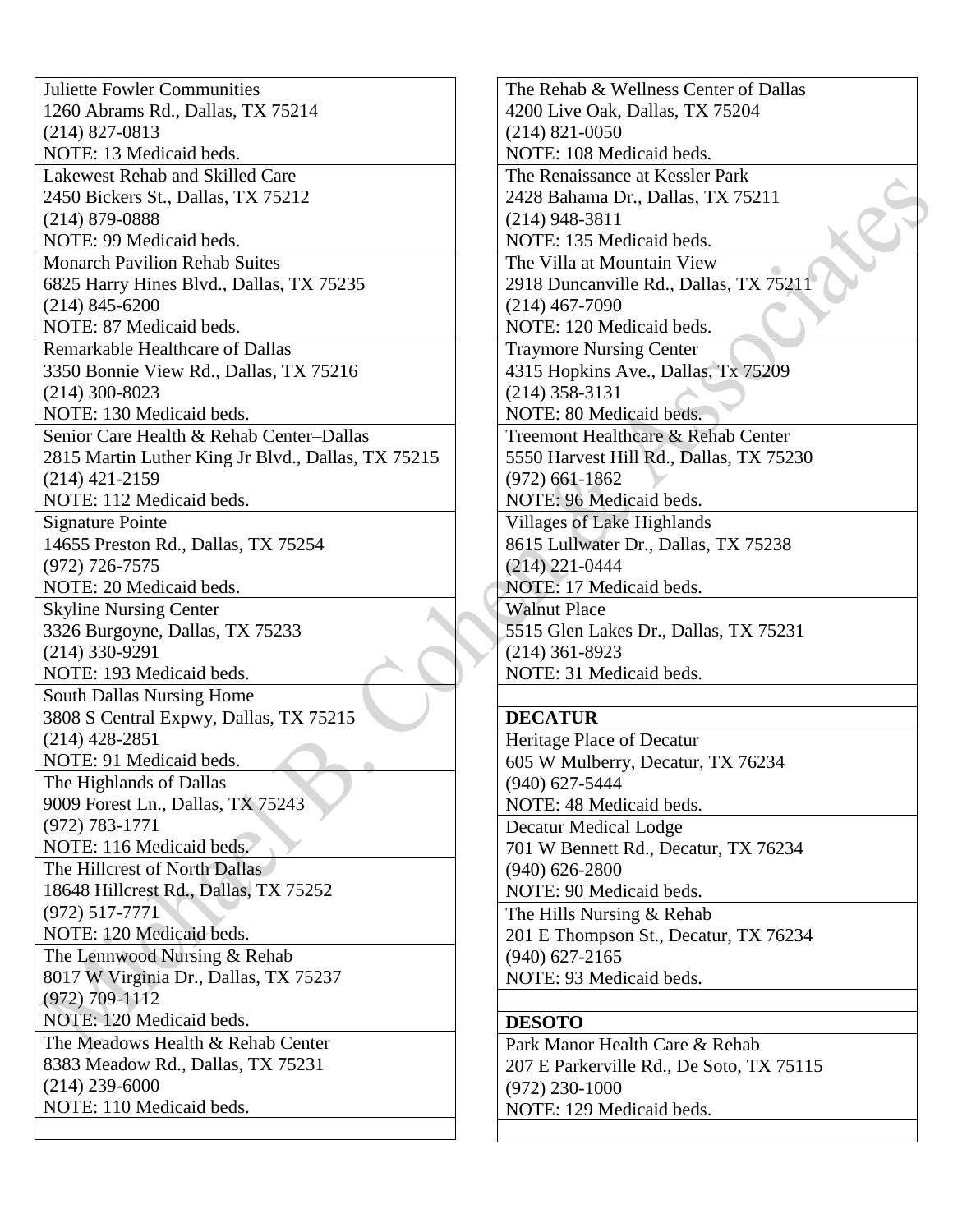DeSoto Nursing & Rehab Center 1101 N Hampton Rd., DeSoto, TX 75115 (972) 223-3944 NOTE: 120 Medicaid beds. Williamsburg Village Healthcare Campus 941 Scotland Dr., DeSoto, TX 75115 (972) 572-6200 NOTE: 234 Medicaid beds.

### **DENISON**

Beacon Hill 3515 Park Ave., Denison, TX 75020 (903) 465-2438 NOTE: 87 Medicaid beds. Denison Nursing & Rehab, L.P. 601 E Hwy. 69, Denison, TX 75020 (903) 465-2438 NOTE: 60 Medicaid beds. The Homestead of Denison 1101 Reba McEntire Ln., Denison, TX 75020 (903) 463-4663 NOTE: 120 Medicaid beds. The Terrace at Denison 1300 Memorial Dr., Denison, TX 75020 (903) 465-7442 NOTE: 108 Medicaid beds. Woodlands Place Rehab Suites 5600 Woodlands Trail, Denison, TX 75020 (903) 462-1200 NOTE: 133 Medicaid beds.

## **DENTON**

Cottonwood Nursing & Rehab L.P. 2224 N Carroll Blvd., Denton, TX 76201 (940) 387-6656 NOTE: 59 Medicaid beds.

Denton Rehab & Nursing Center 2229 N Carroll Blvd., Denton, TX 76201 (940) 387-8508

NOTE: 118 Medicaid beds.

Good Samaritan Society–Lake Forest Village 3901 Montecito Dr., Denton, TX 76210 (940) 891-0856 NOTE: 45 Medicaid beds.

Good Samaritan Society–Denton Village 2500 Hinkle Dr., Denton, TX 76201 (940) 383-2651 NOTE: 88 Medicaid beds.

Senior Care Health & Rehab Center–Denton 2244 Brinker Rd., Denton, TX 76208 (940) 320-6300 NOTE: 124 Medicaid beds. Vintage Health Care Center

205 N Bonnie Brae, Denton, TX 76201 (940) 384-1500 NOTE:106 Medicaid beds.

## **DUNCANVILLE**

Duncanville Healthcare & Rehab Center 419 S Cockrell Hill Rd., Duncanville, TX 75116 (972) 708-8800

NOTE: 80 Medicaid beds.

The Laurenwood Nursing & Rehab 330 W Camp Wisdom Rd., Duncanville, 75116 (972) 298-3398 NOTE: 101 Medicaid beds.

## **ENNIS**

Ennis Care Center 1200 S Hall St., Ennis, TX 75119 (972) 875-9051 NOTE: 109 Medicaid beds.

Legend Oaks Healthcare and Rehab-Ennis 1400 Medical Center Dr., Ennis, TX 75119 (972) 875-8643 NOTE: 97 Medicaid beds. Odd Fellow & Rebekah Nursing Home 2300 S Oak Grove Rd., Ennis, TX 75119 (972) 875-8643

NOTE: 101 Medicaid beds.

## **EULESS**

Legend Healthcare & Rehab-Euless 900 Westpark Way, Euless, TX 76040 (817) 545-4071 NOTE: 130 Medicaid beds.

## **FARMERSVILLE**

Farmersville Health & Rehab 205 Beech St., Farmersville, TX 75442 (972) 784-6191 NOTE: 58 Medicaid beds. Lexington Medical Lodge 2000 W Audie Murphy, Farmersville, TX 75442 (972) 784-7770 NOTE: 89 Medicaid beds.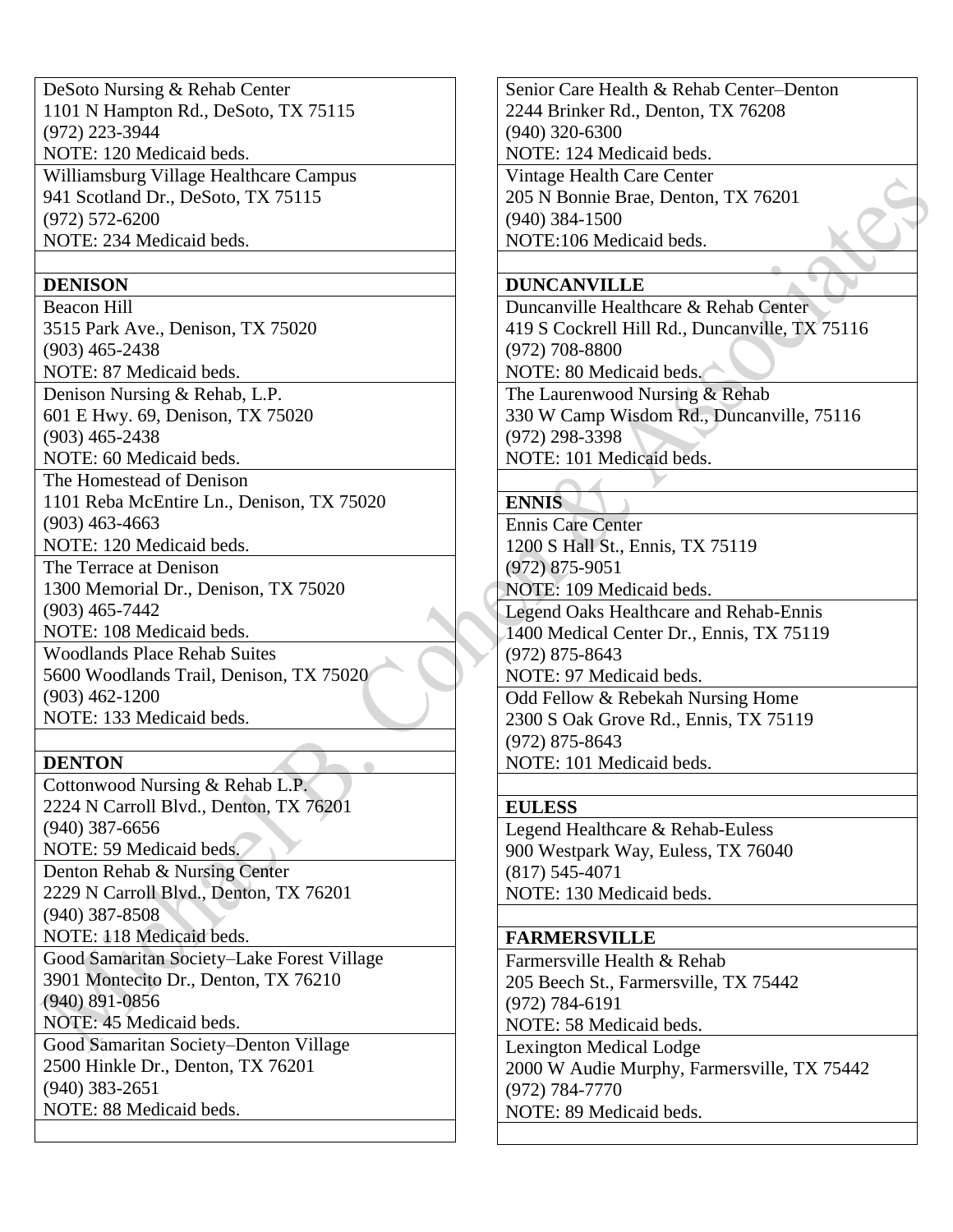### **FLOWER MOUND**

Cross Timbers Rehab & Healthcare Center 3315 Cross Timbers, Flower Mound, TX 75028 (972) 724-0996 NOTE: 97 Medicaid beds.

Hollymead 411 Long Prairie Rd., Flower Mound, TX 75028 (214) 285-3200 NOTE: 44 Medicaid beds.

## **FORNEY**

Ridgecrest Healthcare and Rehab Center 561 E Ridgecrest Rd., Forney, TX 75216 (972) 552-2420 NOTE: 116 Medicaid beds.

# **FORT WORTH**

Arlington Heights Health & Rehab Center 4825 Wellesley St., Fort Worth, TX 76107 (817) 732-6608 NOTE: 117 Medicaid beds. Cityview Care Center 5801 Bryant Irvin Blvd., Fort Worth, TX 76132 (817) 346-3030 NOTE: 143 Medicaid beds. DFW Nursing & Rehab 900 W Leuda St., Fort Worth, TX 76104 (817) 332-7003 NOTE: 79 Medicaid beds. Downtown Health & Rehab Center 424 S Adams St., Fort Worth, TX 76104 (817) 335-5781 NOTE: 118 Medicaid beds. Estates Healthcare & Rehab Center 201 Sycamore School Rd., Fort Worth, TX 76134 (817) 293-7610 NOTE: 141 Medicaid beds. Fireside Lodge Retirement Center, Inc. 4800 White Settlement Rd., Fort Worth, TX 76114 (817) 738-6556 NOTE: 51 Medicaid beds. Fort Worth Center of Rehab 850 12th Ave., Fort Worth, TX 76104 (817) 882-8289 NOTE: 87 Medicaid beds. Fort Worth Manor 4900 E Berry, Fort Worth, TX 76105 (817) 531-3707 NOTE: 128 Medicaid beds.

Ft Worth Southwest Nursing Center 5300 Alta Mesa Blvd., Fort Worth, TX 76133 (817) 346-1800 NOTE: 160 Medicaid beds. Green Valley Healthcare & Rehab Center 6850 Rufe Snow Dr., Fort Worth, TX 76148 (817) 514-4940 NOTE: 97 Medicaid beds. Heartland Health Care Center-Fort Worth 2129 Skyline Dr., Fort Worth, TX 76114 (817) 626-1956 NOTE: 67 Medicaid beds. Immanuels Healthcare 4515 Village Creek Rd., Fort Worth, TX 76119 (817) 451-8704 NOTE: 83 Medicaid beds. Kindred Transitional Care and Rehab-Ridgmar 6600 Lands End Ct., Fort Worth, TX 76116 (817) 665-1971 NOTE: 99 Medicaid beds. Life Care Center of Haltom 2936 Markum Dr., Fort Worth, TX 76117 (817) 831-0545 NOTE: 107 Medicaid beds. Marine Creek Nursing & Rehab, L.P. 3600 Angle Ave., Fort Worth, TX 76106 (817) 624-6164 NOTE: 157 Medicaid beds. Mira Vista Court 7021 Bryant Irvin Rd., Fort Worth, TX 76132 (817) 361-1400 NOTE: 89 Medicaid beds. Park View Care Center 3301 View St., Fort Worth, TX 76103 (817) 531-3616 NOTE:179 Medicaid beds. Pennsylvania Rehab, L.P. 901 Pennsylvania Ave., Fort Worth, TX 76104 (817) 335-3030 NOTE: 105 Medicaid beds. Remarkable Healthcare of Fort Worth 6649 N Riverside Dr., Fort Worth, TX 76137 (817) 847-1860 NOTE: 91 Medicaid beds. Renaissance Park Multi Care Center 4252 Bryant Irvin Rd., Fort Worth TX 76109 (817) 738-2975 NOTE: 23 Medicaid beds.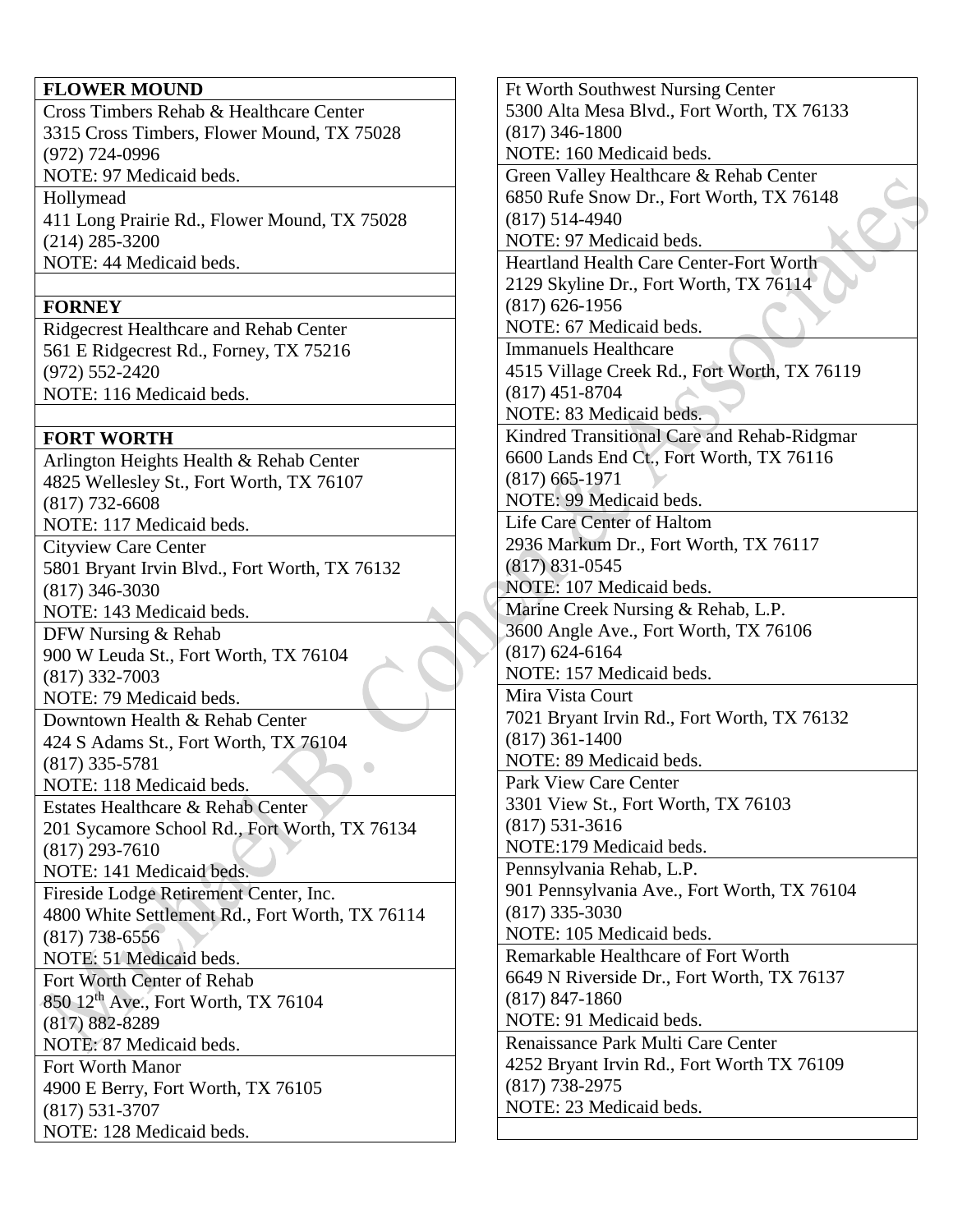Richland Hills Nursing & Rehab Center 3109 Kings Ct., Fort Worth, TX 76118 (817) 589-2431 NOTE: 60 Medicaid beds. River Oaks Health & Rehab Center 2416 NW 18<sup>th</sup> St., Fort Worth, TX 76106 (817) 626-5454 NOTE: 120 Medicaid beds. Senior Care of Stonegate 4201 Stonegate Blvd., Fort Worth, TX 76109 (817) 924-5440 NOTE: 14 Medicaid beds. The Harrison at Heritage 4600 Heritage Trace Pkwy, Fort Worth, TX 76244 (817) 741-9360 NOTE: 53 Medicaid beds. Trail Lake Nursing & Rehab 7100 Trail Lake Dr., Fort Worth, TX 76133 (817) 263-2224 NOTE: 98 Medicaid beds. Trinity Healthcare Residence 8001 Western Hills Blvd., Fort Worth, TX 76108 (817) 246-4953 NOTE: 225 Medicaid beds. Village Creek Nursing Home 3825 Village Creek Rd., Fort Worth, TX 76119 (817) 534-9933 NOTE: 91 Medicaid beds. Wedgewood Nursing Home 6621 Dan Danciger Rd., Fort Worth, TX 76133 (817) 292-6330 NOTE: 128 Medicaid beds. Wellington Oaks Nursing & Rehab., L.P. 701 Saint Louis Ave., Fort Worth, TX 76104 (817) 332-9962 NOTE: 93 Medicaid beds. **FRISCO** Prairie Estates 1350 Main St., Frisco, TX 75034 (214) 705-9108 NOTE: 157 Medicaid beds. Stonemere Rehab Center 11855 Lebanon Road, Frisco, TX 75035 (469) 269-1000

NOTE: 37 Medicaid beds

Victoria Gardens of Frisco 10700 Rolater Dr., Frisco, TX 75035 (972) 712-8652 NOTE: 92 Medicaid beds.

### **GARLAND**

Advanced Health and Rehab Center of Garland 505 W Centerville Rd., Garland, TX 75041 (972) 278-3566 NOTE: 166 Medicaid beds. Garland Nursing & Rehab, L.P. 321 N Shiloh Rd., Garland, TX 75042 (972) 276-9571 NOTE: 80 Medicaid beds. Legend Oaks Healthcare & Rehab Garland 2625 Belt Line Rd., Garland, TX 75044 (972) 543-7700 NOTE: 79 Medicaid beds. Pleasant Valley Healthcare & Rehab Center 1525 Pleasant Valley Rd., Garland, TX 75040 (972) 496-8800 NOTE: 87 Medicaid beds. Senior Care Beltline 106 N Beltline Rd., Garland, TX 75040 (972) 495-7700 NOTE: 116 Medicaid beds. Winters Park Nursing & Rehab Center 3737 N Garland Ave., Garland, TX 75044 (972) 495-7000 NOTE: 106 Medicaid beds.

## **GRANBURY**

Granbury Care Center 301 S Park St., Granbury, TX 76048 (817) 573-3726 NOTE: 181 Medicaid beds. Granbury Rehab & Nursing 2124 Paluxy Hwy., Granbury, TX 76048 (817) 279-7600 NOTE: 78 Medicaid beds. Senior Care of Harbor Lakes 1300 2nd St., Granbury, TX 76048 (817) 408-3800 NOTE: 77 Medicaid beds. Trinity Nursing & Rehab of Granbury, L.P. 60 Reunion Ct., Granbury, TX 76048 (817) 573-3773 NOTE: 79 Medicaid beds.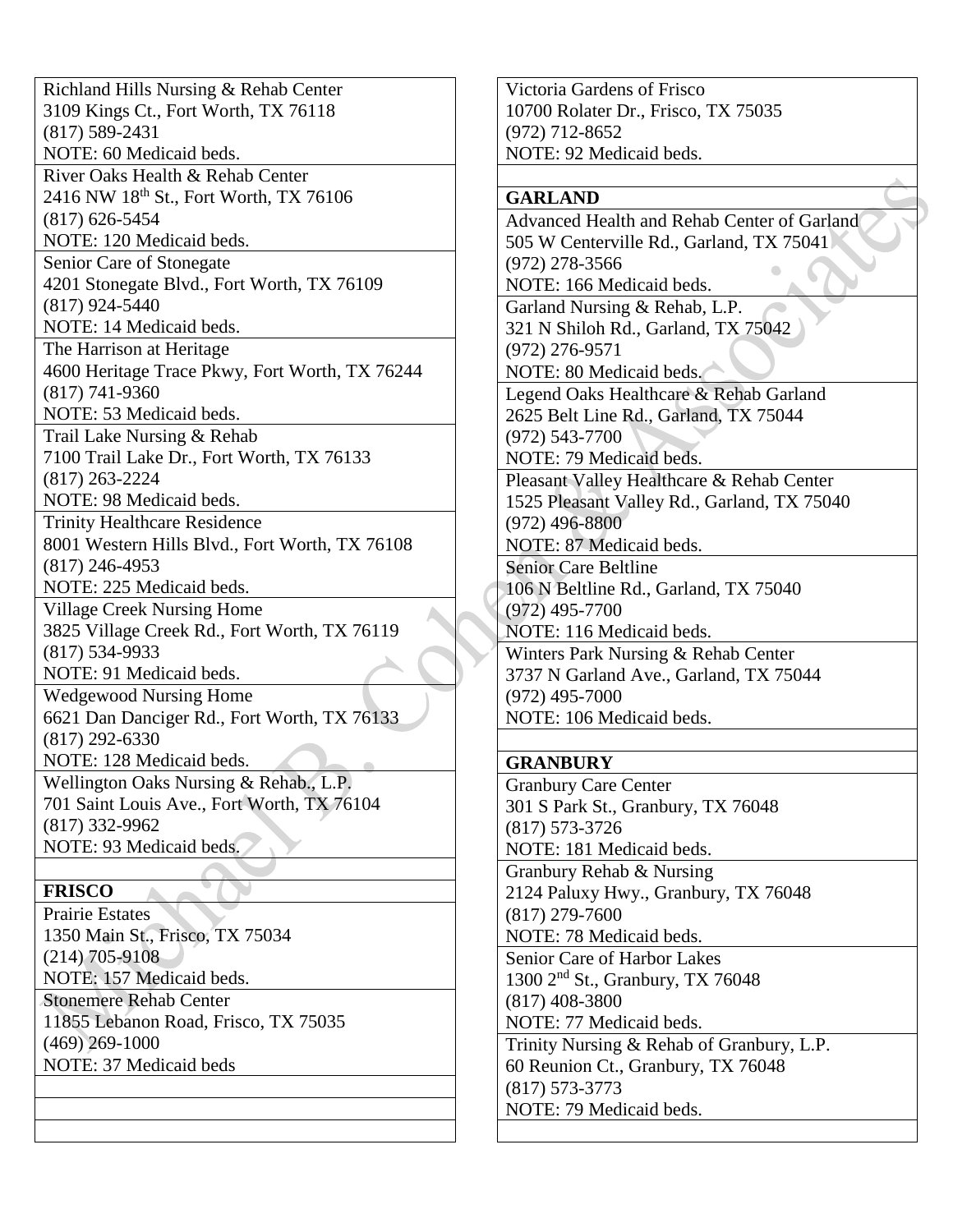### **GRAND PRAIRIE**

Heritage at Turner Park Health & Rehab 820 Small St., Grand Prairie, TX 75050 (972) 262-1351 NOTE: 155 Medicaid beds. Metroplex Nursing & Rehab, L.P. 658 SW 3rd St., Grand Prairie, TX 75051 (972) 264-2464 NOTE: 90 Medicaid beds.

### **GRANDVIEW**

Grandview Nursing Home 301 W Criner St., Grandview, TX 76050 (817) 866-3367 NOTE: 82 Medicaid beds.

### **GRAND SALINE**

Anderson Nursing Center 520 Bradburn Road, Grand Saline, TX 75140 (903) 962-4234 NOTE: 57 Medicaid beds.

Azalea Trail Nursing and Rehab Center 411 Spring Creek Rd., Grand Saline, TX 75140 (903) 962-4226 NOTE: 55 Medicaid beds.

Country Trails Care Center 1368 VZ CR 1803, Grand Saline, TX 75140 (903) 962-7595 NOTE: 115 Medicaid beds.

## **GRAPEVINE**

Grapevine Medical Lodge <u>and the second second</u> 1005 Ira E Woods Pkwy., Grapevine, TX 76051 (817) 421-1313 NOTE: 83 Medicaid beds. The Lodge at Bear Creek 3729 Ira E Woods Ave., Grapevine, TX 76051 (817) 809-8000 NOTE: 88 Medicaid beds. Woodridge Nursing & Rehab 1500 Autumn Dr., Grapevine, TX 76051

(817) 488-8585

NOTE: 123 Medicaid beds.

## **GREENVILLE**

Briarcliff Health Center of Greenville, Inc 4400 Walnut St., Greenville, TX 75401 (903) 455-8729 NOTE: 44 Medicaid beds.

Greenville Gardens 3500 Park St., Greenville, TX 75401 (903) 455-2220 NOTE: 64 Medicaid beds. Greenville Health & Rehab Center 4910 Wellington St., Greenville, TX 75401 (903) 454-3772 NOTE: 120 Medicaid beds. Legend Healthcare & Rehab-Greenville

2300 Jack Finney Blvd., Greenville TX 75402 (903) 455-7942 NOTE: 124 Medicaid beds.

## **GUNTER**

Hilltop Haven Nursing Home 308 E College, Gunter, TX 75058 (903) 433-2415 NOTE: Medicaid beds.

## **HIGHLAND VILLAGE**

Rambling Oaks Courtyard Extensive Care Community 112 Barnett Blvd., Highland Village, TX 75077 (972) 317-1174 NOTE: 6 Medicaid beds.

### **HILLSBORO**

Homestead Nursing & Rehab of Hillsboro 1725 Old Brandon Rd., Hillsboro TX 76645 (254) 582-8416 NOTE: 83 Medicaid beds. Town Hall Estates 300 Happy Ln., Hillsboro, TX 76645 (254) 582-8482 NOTE: 121 Medicaid beds.

### **HURST**

Bishop Davies Nursing Center 2712 N Hurstview, Hurst, TX 76054 (817) 281-6707 NOTE: 129 Medicaid beds. Hurst Plaza Nursing & Rehab 215 E Plaza Blvd., Hurst, TX 76053 (817) 282-6777 NOTE: 91 Medicaid beds.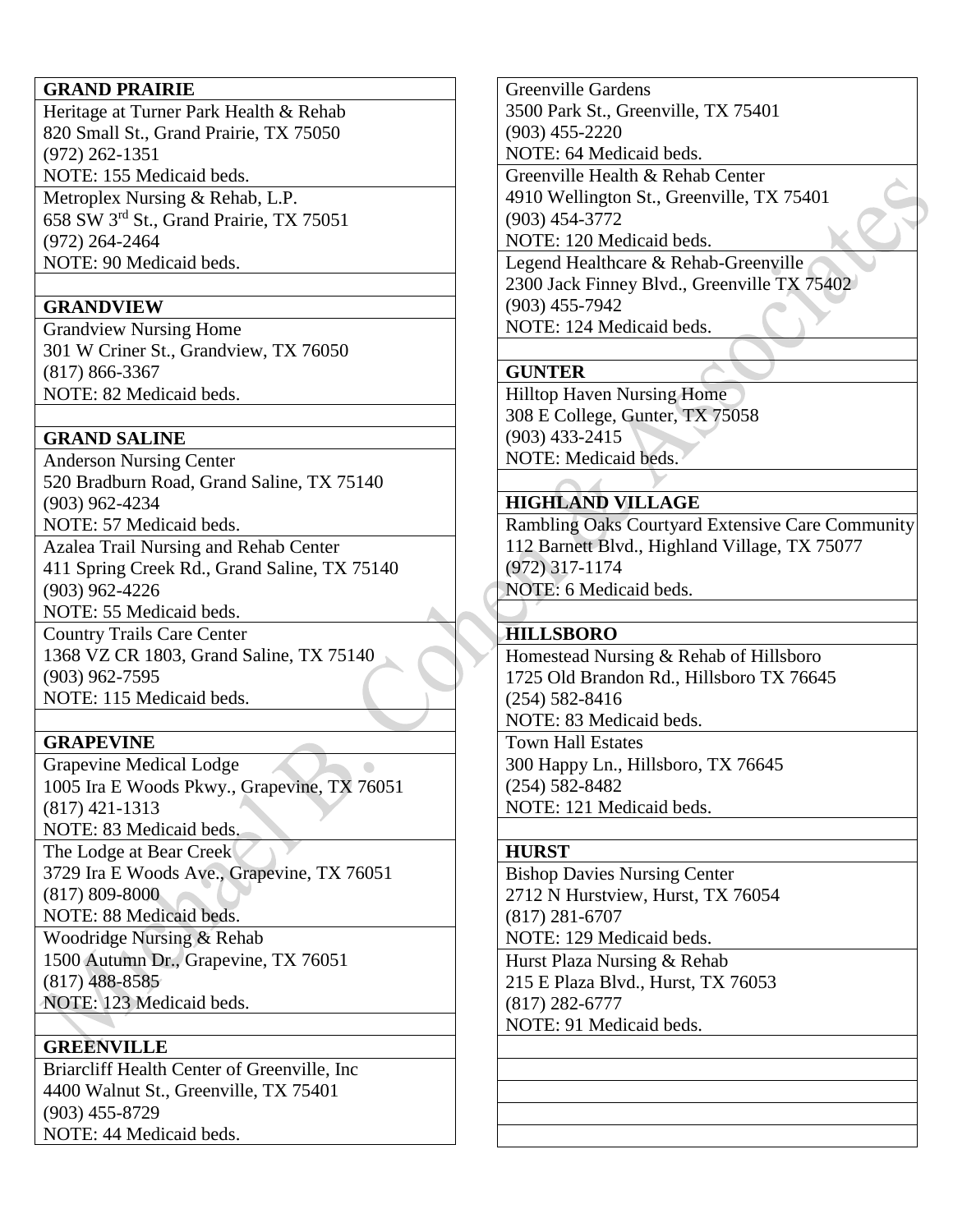# **IRVING**

Ashford Hall 2021 Shoaf Dr., Irving, TX 75061 (972) 579-1919 NOTE: 206 Medicaid beds. Avante Rehab Center

225 N Sowers Rd., Irving, TX 75061 (972) 253-4173

NOTE: 110 Medicaid beds.

Irving Nursing & Rehab, L.P. 619 N Britain Rd., Irving, TX 75061 (972) 785-9300 NOTE: 76 Medicaid beds. Northgate Plaza Nursing & Rehab Center 2101 Northgate Dr., Irving TX 75062 (972) 255-4460 NOTE: 101 Medicaid beds. The Village on Macarthur 3443 N Macarthur Blvd., Irving, TX 75062

(469)586-4424 NOTE: 73 Medicaid beds.

# **ITALY**

Trinity Nursing & Rehab of Italy, L.P. 220 Davenport, Italy, TX 76651 (972) 483-6369 NOTE: 71 Medicaid beds.

## **ITASCA**

Homestead Nursing & Rehab of Itasca 409 S Files St., Itasca, TX 76055 (254) 687-2383 NOTE: 16 Medicaid beds.

# **JUSTIN**

Longmeadow Healthcare Center 120 Meadowview Dr., Justin, TX 76247 (940) 648-2731 NOTE: 120 Medicaid beds.

# **KAUFMAN**

Kaufman Healthcare Center 3001 S Houston St., Kaufman, TX 75142 (972) 932-2118 NOTE: 60 Medicaid beds. Sunflower Park Health Care 1803 Hwy. 243 E, Kaufman, TX 75142 (972) 932-7776 NOTE: 90 Medicaid beds.

## **KEENE**

Town Hall Estates Keene, Inc. 207 S Old Betsy Rd., Keene, TX 76051 (817) 645-8888 NOTE: 126 Medicaid beds.

## **KELLER**

Heritage House at Keller Rehab and Nursing 1150 Whitely Rd., Keller, TX 76248 (817) 431-2518 NOTE: 103 Medicaid beds. Keller Oaks Healthcare Center 8703 Davis Blvd., Keller, TX 76248 (817) 577-9999 NOTE: 120 Medicaid beds. Legends Oaks Healthcare & Rehab-Fort Worth 4240 Golden Triangle Blvd., Keller, TX 76244 (817) 806-6400

NOTE: 94 Medicaid beds.

# **KEMP**

Kemp Care Center 307 N Adams St., Kemp, TX 75143 (903) 498-8073 NOTE: 81 Medicaid beds.

## **KENNEDALE**

Pecan Manor Nursing & Rehab L.P. 413 E Mansfield Cardinal, Kennedale, TX 76060 (817) 561-4495 NOTE: 58 Medicaid beds.

## **KERENS**

Kerens Care Center 809 NE 4th St., Kerens, TX 75144 (903) 396-3211 NOTE: 67 Medicaid beds.

### **LAKE WORTH**

Lake Lodge Nursing & Rehab L.P. 3800 Marina Dr., Lake Worth, TX 76135 (817) 237-7231 NOTE: 124 Medicaid beds. Lake Worth Nursing Home 4220 Wells Dr., Lake Worth, TX 76135 (817) 237-7184 NOTE: 96 Medicaid beds.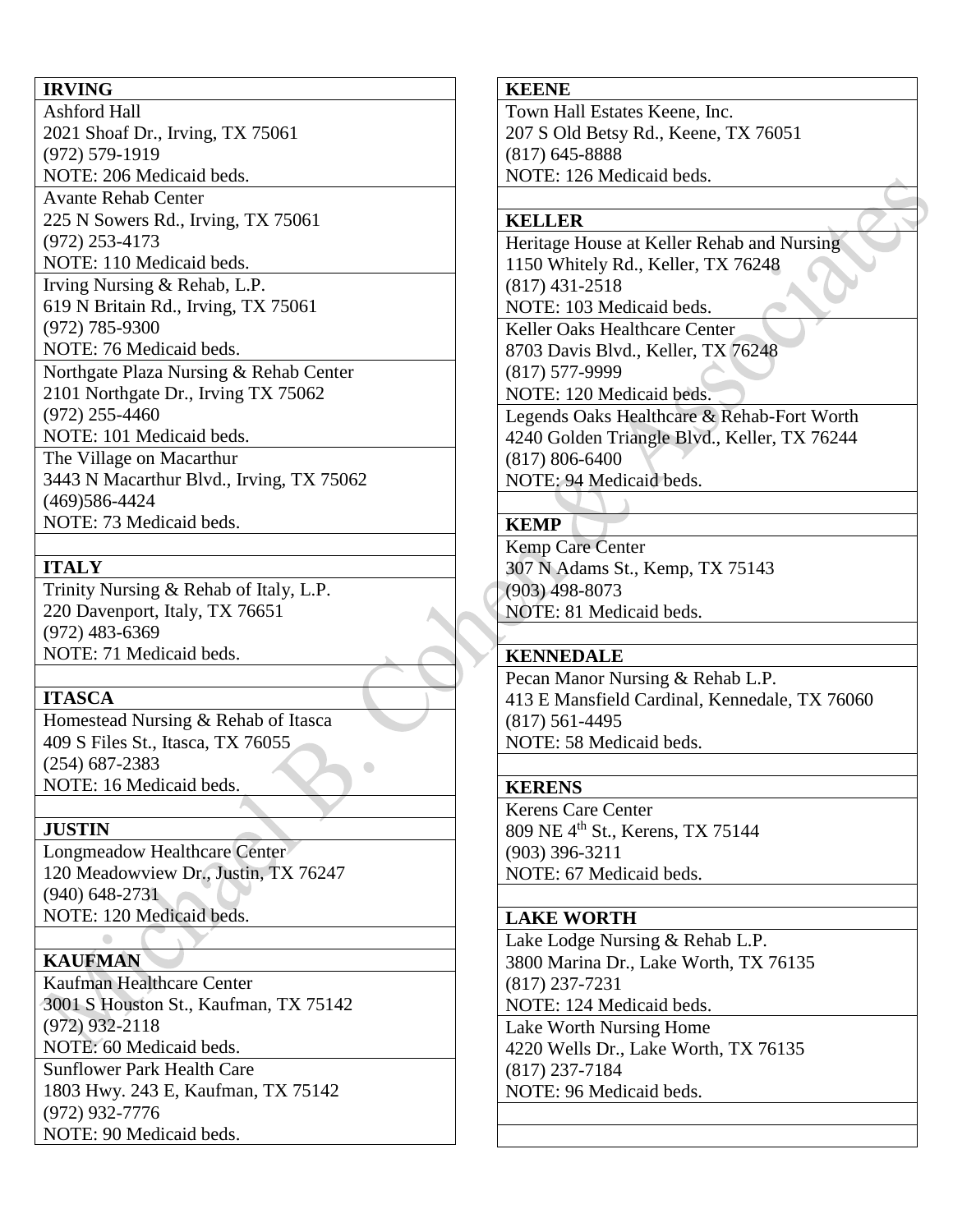### **LANCASTER**

Lancaster Nursing & Rehab Center 1515 N Elm St., Lancaster TX 75134 (972) 227-6066 NOTE: 112 Medicaid beds. Millbrook Healthcare & Rehab Center 1850 W Pleasant Run Rd., Lancaster, TX 75146 (972) 275-1900 NOTE: 96 Medicaid beds. Westridge Nursing & Rehab L.P. 1241 Westridge Ave., Lancaster, TX 75146 (972) 227-5110 NOTE: 90 Medicaid beds. Windsor Gardens 2535 W Pleasant Run, Lancaster, TX 75146

(972) 228-8029 NOTE: 141 Medicaid beds.

## **LEWISVILLE**

Lake Village Nursing & Rehab 169 Lake Park Rd., Lewisville, TX 75057 (972) 436-7571 NOTE: 111 Medicaid beds. Vista Ridge Nursing & Rehab Center 700 E Vista Ridge Mall, Lewisville, TX 75067 (972) 906-9789 NOTE: 76 Medicaid beds.

## **MABANK**

Mabank Nursing Home 110 W Troupe, Mabank TX 75147 (903) 887-2436 NOTE: 57 Medicaid beds.

# **MALAKOFF**

Cedar Lake Nursing Home 1611 W Royall Blvd., Malakoff, TX 75148 (903) 489-172 NOTE: 90 Medicaid beds.

# **MANSFIELD**

Kindred Transitional Care & Rehab-Mansfield 301 N Miller Rd., Mansfield, TX 76063 (817) 276-4800 NOTE: 80 Medicaid beds. Mansfield Nursing & Rehab, L.P. 1402 E Broad St., Mansfield, TX 76063 (817) 477-2176

NOTE: 87 Medicaid beds.

The Pavilion at Creekwood 2100 Cannon Dr., Mansfield, TX 76063 (817) 779-6500 NOTE: 66 Medicaid beds.

### **MCKINNEY**

Baybrooke Village Care & Rehab Center 8300 Eldorado Pkwy W, McKinney, TX 75070 (972) 548-9339 NOTE: 80 Medicaid beds. Belterra Health & Rehab

2170 N Lake Forest Dr., McKinney, TX 75071 (972) 542-5500

NOTE: 80 Medicaid beds.

McKinney Healthcare & Rehab Center 253 Enterprise Dr., McKinney, TX 75069 (972) 542-2695

NOTE: 105 Medicaid beds.

North Park Health and Rehab Center 1720 N McDonald, McKinney, TX 75069 (972) 562-7969 NOTE: 127 Medicaid beds.

Park Manor of McKinney

1801 Pearson Ave., McKinney TX 75069 (972) 562-8880 NOTE: 130 Medicaid beds.

## **MESQUITE**

Christian Care Center 1000 Wiggins Pkwy., Mesquite, TX 75150 (972) 686-3000 NOTE: 60 Medicaid beds. Edgewood Rehab and Care Center 1101 Windbell Dr., Mesquite, TX 75149 (972) 288-8800 NOTE: 77 Medicaid beds. Palomino Place 3160 Gus Thomasson Rd., Mesquite, TX 75150 (469) 329-4002

NOTE: 62 Medicaid beds.

Mesquite Tree Nursing Center 434 Plaza Dr., Mesquite, TX 75149 (972) 288-6489 NOTE: 139 Medicaid beds. Town East Rehab & Healthcare Center

3617 O'Hare Dr., Mesquite, TX 75150 (972) 284-8600

NOTE: 65 Medicaid beds.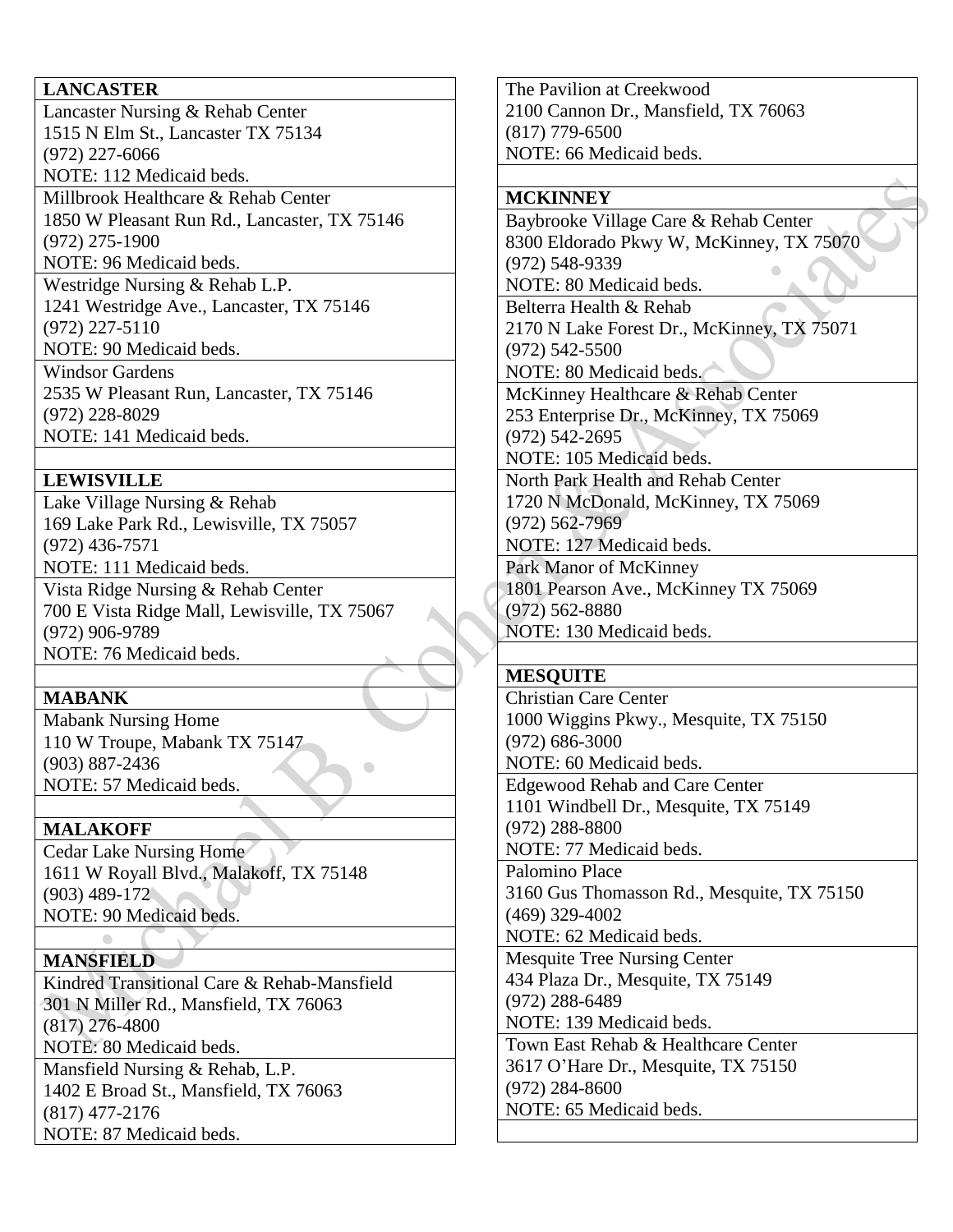West Lake Healthcare Residence 825 W Kearney, Mesquite, TX 75149 (972) 288-7668 NOTE: 138 Medicaid beds. Willowbend Nursing & Rehab Center 2231 Highway 80 E., Mesquite, TX 75150 (972) 279-3601 NOTE: 126 Medicaid beds.

## **MIDLOTHIAN**

Midlothian Healthcare Center 900 George Hopper Rd., Midlothian, TX 76065 (972) 775-76065 NOTE: 82 Medicaid beds.

## **MINERAL WELLS**

Mineral Wells Nursing & Rehab., L.P. 316 SW 25th Ave., Mineral Wells, TX 76067 (940) 325-1358 NOTE: 85 Medicaid beds.

Palo Pinto Nursing Center 200 SW 25<sup>th</sup> Ave., Mineral Wells, TX 76067 (940) 325-7813 NOTE: 106 Medicaid beds.

## **NORTH RICHLAND HILLS**

Emerald Hills Rehab & Healthcare Center 5600 Davis, North Richland Hills, TX 76180 (817) 503-4700 NOTE: 94 Medicaid beds.

Heartland Manor Care Center-North Richland Hills 7625 Glenview, North Richland Hills, TX 76180 (817) 284-1427 NOTE: 59 Medicaid beds.

## **PILOT POINT**

Countryside Nursing & Rehab, L.P. 1700 N Washington, Pilot Point, TX 76258 (940) 686-5556 NOTE: 96 Medicaid beds.

Pilot Point Care Center 208 N Prairie, Pilot Point, TX 76258 (940) 686-5507 NOTE: 63 Medicaid beds,

**PLANO** Accel at Willow Bend 2620 Communications Pkwy, Plano, TX 75093 (214) 380-0710 NOTE: 36 Medicaid beds. Carrara 4501 Tradition Trail, Plano, TX 75074 (972) 969 0866 NOTE: 38 Medicaid beds. Landmark of Plano Rehab & Nursing Center 1621 Coit Rd., Plano, TX 75075 (972) 596-7930 NOTE: 63 Medicaid beds. Life Care Center of Plano 3800 W Park Blvd., Plano, TX 75075 (972) 612-1700 NOTE: 17 Medicaid beds. Prestonwood Rehab & Nursing Center, Inc. 2460 Marsh Ln., Plano, TX 75093 (214) 731-5955 NOTE: 77 Medicaid beds. Collinwood Care Center 3100 S Rigsbee Rd., Plano, TX 75074 (972) 423-6217 NOTE: 120 Medicaid beds. The Healthcare Resort of Plano 3325 W Plano Pkwy, Plano, TX 75075 (972) 596-1260 NOTE: 7 Medicaid beds. The Legacy at Willow Bend 6101 Ohio, Suite 500, Plano, TX 75024 (972) 468-6300 NOTE: 6 Medicaid beds. The Park in Plano 3208 Thunderbird Ln., Plano, TX 75075 (972) 422-2214 NOTE: 110 Medicaid beds.

### **RED OAK**

Red Oak Health & Rehab Center 101 Reese Dr., Red Oak, TX 75154 (469) 552-0500 NOTE: 144 Medicaid beds.

### **RICHARDSON**

Cottonwood Creek Healthcare Community 1111 W Shore Dr., Richardson, TX 75080 (972) 783-8000 NOTE: 25 Medicaid beds.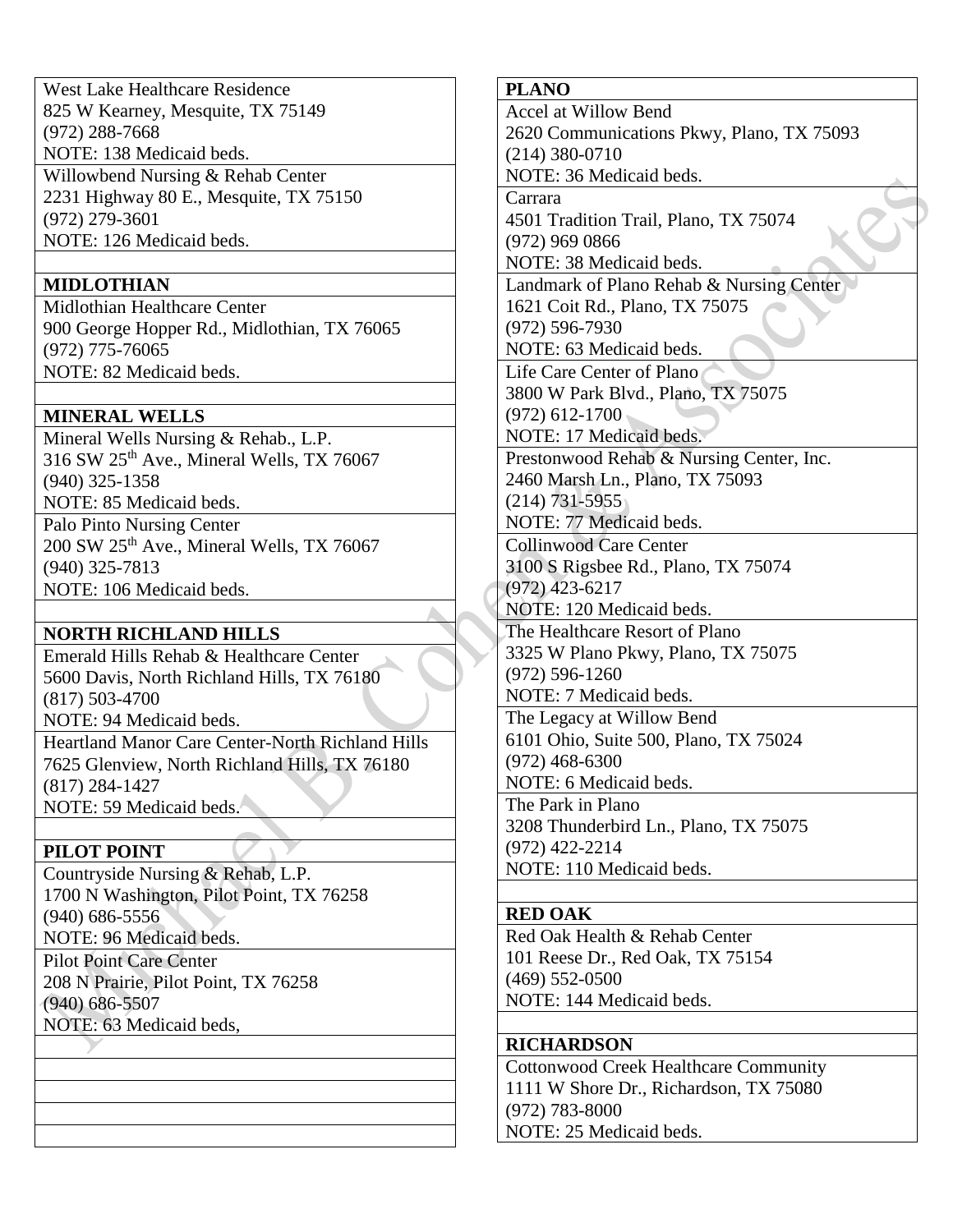Lindan Park Care Center L.P. 1510 N Plano Rd., Richardson, TX 75081 (972) 234-4786 NOTE: 100 Medicaid beds.

San Remo 3550 Shiloh Rd., Richardson, TX 75082 (972) 231-4810 NOTE: 39 Medicaid beds.

The Plaza at Richardson 1301 Richardson Dr., Richardson, TX 75080 (972) 759-2180

NOTE: 77 Medicaid beds.

The Village at Richardson 1111 Rockingham Ln., Richardson, TX 75080 (972) 231-8833 NOTE: 235 Medicaid beds.

# **RICHLAND HILLS**

Lexington Place Nursing & Rehab 7146 Baker Blvd., Richland Hills, TX 76118 (817) 589-1734 NOTE: 108 Medicaid beds.

# **ROCKWALL**

Broadmoor Medical Lodge 5242 Medical Dr., Rockwall, TX 75032 (972) 772-8700 NOTE: 67 Medicaid beds. Highland Meadows Health & Rehab

1870 S John King Blvd., Rockwall, TX 75032 (972) 722-7408 NOTE: 60 Medicaid beds.

Rockwall Nursing Care Center 206 Storrs, Rockwall, TX 75087 (972) 771-5000

NOTE: 160 Medicaid beds.

Senior Care at Lake Pointe 6700 Heritage Pkwy., Rockwall, TX 75087 (972) 412-4000 NOTE: 161 Medicaid beds.

**ROWLETT** Rowlett Health & Rehab Center 9300 Lakeview Pkwy., Rowlett, TX 75088 (972) 475-4700 NOTE: 143 Medicaid beds.

## **ROYSE CITY**

Royse City Health & Rehab Center 901 W Interstate 30, Royse City, TX 75189 (972) 636-9100 NOTE: 98 Medicaid beds.

## **SEAGOVILLE**

The Manor at Seagoville 2416 Elizabeth Ln., Seagoville, TX 75159 (972) 287-2491 NOTE: 89 Medicaid beds.

# **SHERMAN**

Focused Center at Sherman 817 W Center, Sherman, TX 75090 (903) 893-6348 NOTE: 103 Medicaid beds. Texoma Healthcare Center 1000 Hwy. 82 E, Sherman, TX 75090 (903) 893-9636 NOTE: 106 Medicaid beds. The Homestead of Sherman 1000 Sara Swammy Dr., Sherman, TX 75090 (903) 891-1730 NOTE: 79 Medicaid beds.

## **SOUTHLAKE**

The Carlyle at Stonebridge Park 170 Stonebridge Ln., Southlake, TX 76092 (817) 431-5778 NOTE: 34 Medicaid beds.

## **SULPHUR SPRINGS**

Carriage House Manor 210 Pipeline Rd., Sulphur Springs, TX 75482 (903) 885-3589 NOTE: Medicaid beds. Sulphur Springs Health & Rehab 411 Airport Rd., Sulphur Springs, TX 75482 (903) 885-7668 NOTE: Medicaid beds. Sunny Springs Nursing & Rehab 1200 N Jackson St., Sulphur Springs, TX 75482 (903) 885-6571 NOTE: Medicaid beds.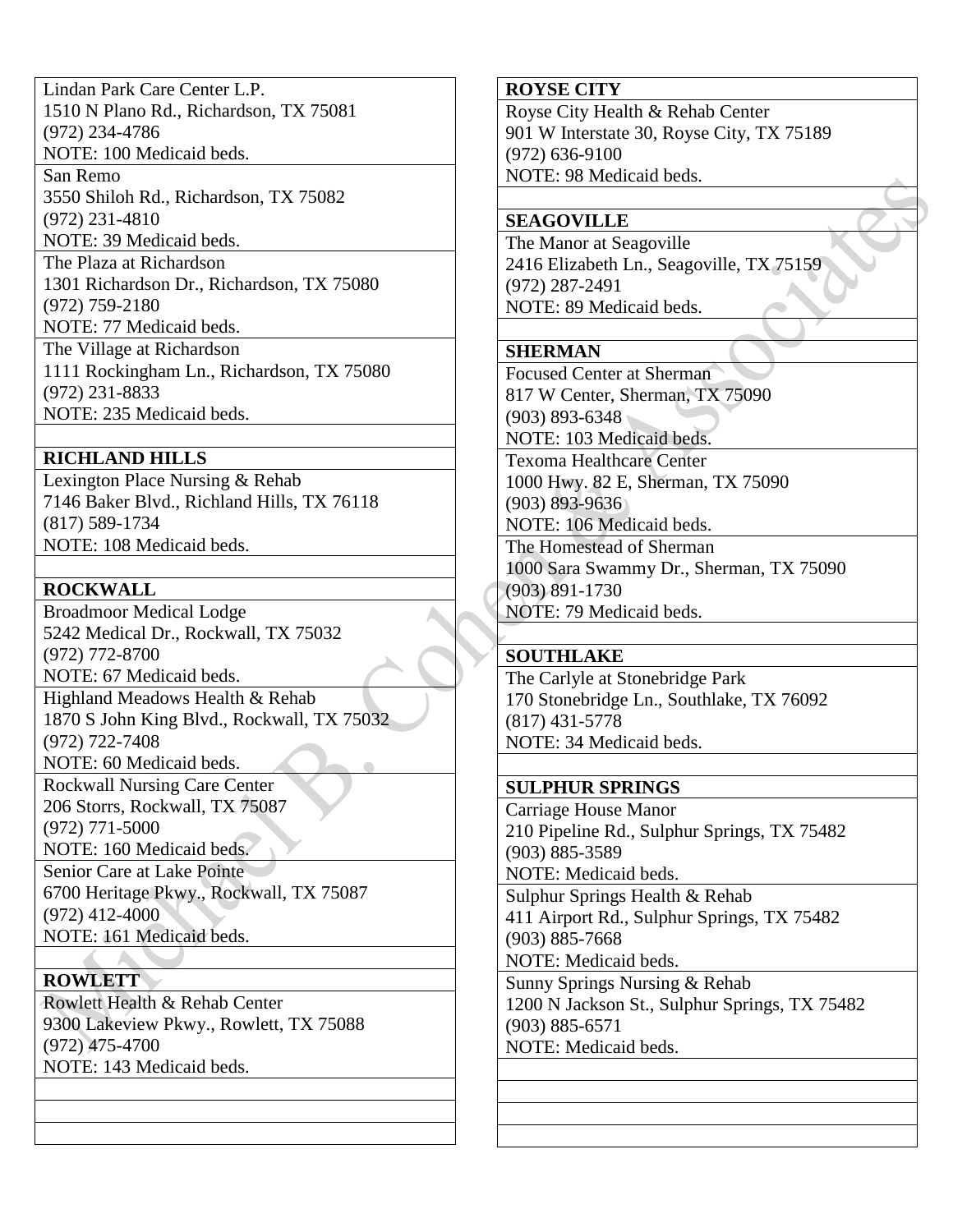### **TERRELL**

Country View Nursing & Rehab L.P. 1900 N Frances St., Terrell, TX 75160 (972) 524-2503 NOTE: 56 Medicaid beds.

Terrell Healthcare Center 204 W Nash, Terrell, TX 75160 (972) 563-7668

NOTE: 89 Medicaid beds.

Windsor Rehab & Health Care Center 250 W British Flying School, Terrell, TX 75160 (972) 551-0122 NOTE: 108 Medicaid beds.

## **VAN**

Van Healthcare Center 169 S Oak St., Van, TX 75790 (903) 963-8641 NOTE: 59 Medicaid beds.

## **VAN ALSTYNE**

Meadowbrook Care Center 100 Windsor Dr., Van Alstyne, TX 75495 (903) 482-6455 NOTE: Medicaid beds.

## **WATAUGA**

North Pointe Nursing & Rehab, L.P. 7804 Virgil R. Anthony Blvd., Watauga, TX 76148 (817) 498-7220 NOTE: 128 Medicaid beds.

 $\bullet$ 

## **WAXAHACHIE**

Pleasant Manor Health & Rehab Center 3650 S IH 35 E, Waxahachie, TX 75165 (972) 937-7320 NOTE: 126 Medicaid beds. Focused Care of Waxahachie 1413 W Main St., Waxahachie, TX 75165 (972) 937-2298

NOTE: 131 Medicaid beds.

Legend Oaks Healthcare & Rehab-Waxahachie 151 Country Meadows Blvd., Waxahachie, TX 75165 972-937-1650 NOTE: 93 Medicaid beds.

### **WEATHERFORD**

Holland Lake Nursing Center, Ltd. 1201 Holland Lake Dr., Weatherford, TX 76086 (817) 598-0160 NOTE: Medicaid beds. Keeneland Nursing & Rehab, L.P. 700 S Bowie Dr., Weatherford, TX 76086 (817) 594-2715 NOTE: Medicaid beds. Peach Tree Place 315 W Anderson St., Weatherford, TX 76086 (817) 599-4181 NOTE: Medicaid beds. Santa Fe Health & Rehab Center 1205 Santa Fe Dr., Weatherford, TX 76086 (817) 594-2786 NOTE: Medicaid beds. Hilltop Park Rehab & Care Center 1219 Holland Lake Dr., Weatherford, TX 76086 (817) 599-0000 NOTE: 95 Medicaid beds. None available. Weatherford Health Care Center 521 W  $7<sup>th</sup>$  St., Weatherford, TX 76086 (817) 594-8713 NOTE: Medicaid beds. **WHITE SETTLEMENT** West Side Campus of Care, L.P. 1950 Las Vegas Trl. S, White Settlement, TX 76108 (817) 246-4995

NOTE: 207 Medicaid beds. White Settlement Nursing Center 7820 Skyline Park Dr., White Settlement, TX 76108 (817) 246-4671 NOTE: 108 Medicaid beds.

### **WHITESBORO**

Whitesboro Health & Rehab Center 1204 Sherman Dr., Whitesboro, TX 76273 (903) 564-7900 NOTE: Medicaid beds.

### **WHITNEY**

Park Plaza Nursing Home 1244 State Park Rd., Whitney, TX 76692 (254) 694-2239 NOTE: 66 Medicaid beds.